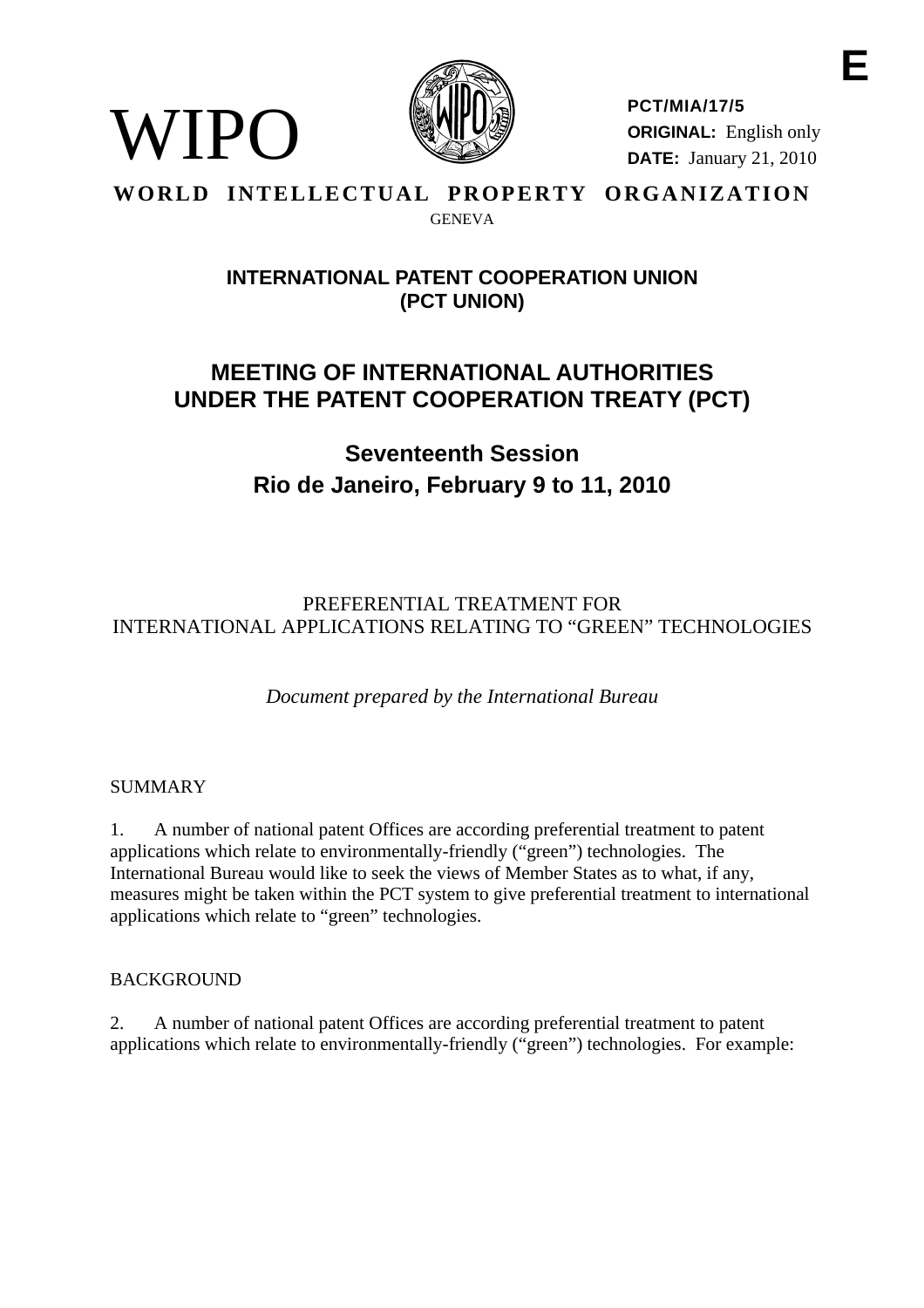(a) The United Kingdom Intellectual Property Office (IPO) has established a "Green Channel" initiative, in which patent applicants must make a written request "indicating that their application relates to a 'green' or environmentally-friendly technology, and which actions they wish to accelerate: search, combined search and examination, publication, and/or examination. The Office will require no further reasons for accelerated processing. This service will apply to existing applications as well as to applications filed after [1](#page-1-0)2 May 2009."

 (b) The State Intellectual Property Office of the People's Republic of China (SIPO) has likewise committed to provide a similar fast track accelerated prosecution for green technology patent applications.<sup>[2](#page-1-1)</sup>

 (c) The Korean Intellectual Property Office (KIPO) recently announced that "green" patent applications are eligible as of October 1, 2009, for "super speed" examination. This special examination procedure applies to patent applications directed to technologies relating to the environment or "low-carbon green growth."

 (d) The United States Patent and Trademark Office (USPTO) announced on December 7, 2009, a pilot project to accelerate the examination of certain "green" technology patent applications. Under the pilot, "pending patent applications in green technologies will be eligible to be accorded special status and given expedited examination, which will have the effect of reducing the time it takes to patent these technologies by an average of one year."<sup>[4](#page-1-3)</sup> For the purposes of the pilot, the first 3,000 applications related to green technologies in which a proper petition is filed will be examined on an accelerated basis.

 (e) IP Australia similarly has announced that it is "helping green innovators find a fast track to the marketplace by offering priority to environmentally friendly technologies in the patent application system."<sup>[5](#page-1-4)</sup>

 $\frac{1}{1}$ See [http://www.ipo.gov.uk/pro-types/pro-patent/p-law/p-pn/p-pn-green.htm.](http://www.ipo.gov.uk/pro-types/pro-patent/p-law/p-pn/p-pn-green.htm) <sup>2</sup>

<span id="page-1-1"></span><span id="page-1-0"></span>See<http://www.ipo.gov.uk/about/press/press-release/press-release-2009/press-release-20090512.htm>. "The 'green' patents initiative was one of the key deliverables announced at the UK/China Economic and Financial Dialogue on 11 May, with China already agreeing to adopt the proposal."

<span id="page-1-2"></span><sup>3</sup> See KIPO press release of 20 Oct. 2009: "To support the patent acquirement of green technologies researched & developed under the national strategy of low-carbon green growth, the Korean Intellectual Property Office (Commissioner Jung-sik Koh) is planning to apply a super speed examination system starting October 1. The super speed examination system is subjected to green technologies that minimize the discharge of pollutants, as well as those which received funding or authentication for green growth. Applicants can apply for the super speed examination by requesting a prior arts search to an authenticated agency), and submitting the results of the search to KIPO. Currently, the period from application to acquire a patent is an average of 18 months for ordinary examinations, and roughly three months for preferential examinations. Using the super speed examination system, however, the period can be slashed to less than a month, the fastest examination period in the world. In case the registration of the patent is refused under the super speed examination system, the applicant can use the super speed judgment system to receive the reasons of the refusal within four months from applying for judgment…."

<sup>4</sup> See [http://www.uspto.gov/news/pr/2009/09\\_33.jsp.](http://www.uspto.gov/news/pr/2009/09_33.jsp)

<span id="page-1-4"></span><span id="page-1-3"></span><sup>5</sup> See [http://www.ipaustralia.gov.au/pdfs/news/MR\\_150909\\_fast\\_track\\_green\\_patents.pdf.](http://www.ipaustralia.gov.au/pdfs/news/MR_150909_fast_track_green_patents.pdf) See also [http://www.davies.com.au/publications\\_patents.aspx](http://www.davies.com.au/publications_patents.aspx) (In Brief Update, 16 September 2009): "Following this announcement, the simple statement that a patent application relates to a field of green technology will constitute a suitable reason in support of a request for expedited examination. Applicants of Australian patent applications covering green technologies (likely to be interpreted quite broadly) should give consideration to requesting expedited examination where there is a commercial motivation to do so. After filing a request for expedited examination, an applicant can expect to receive a first examination report within a matter of two to four months."